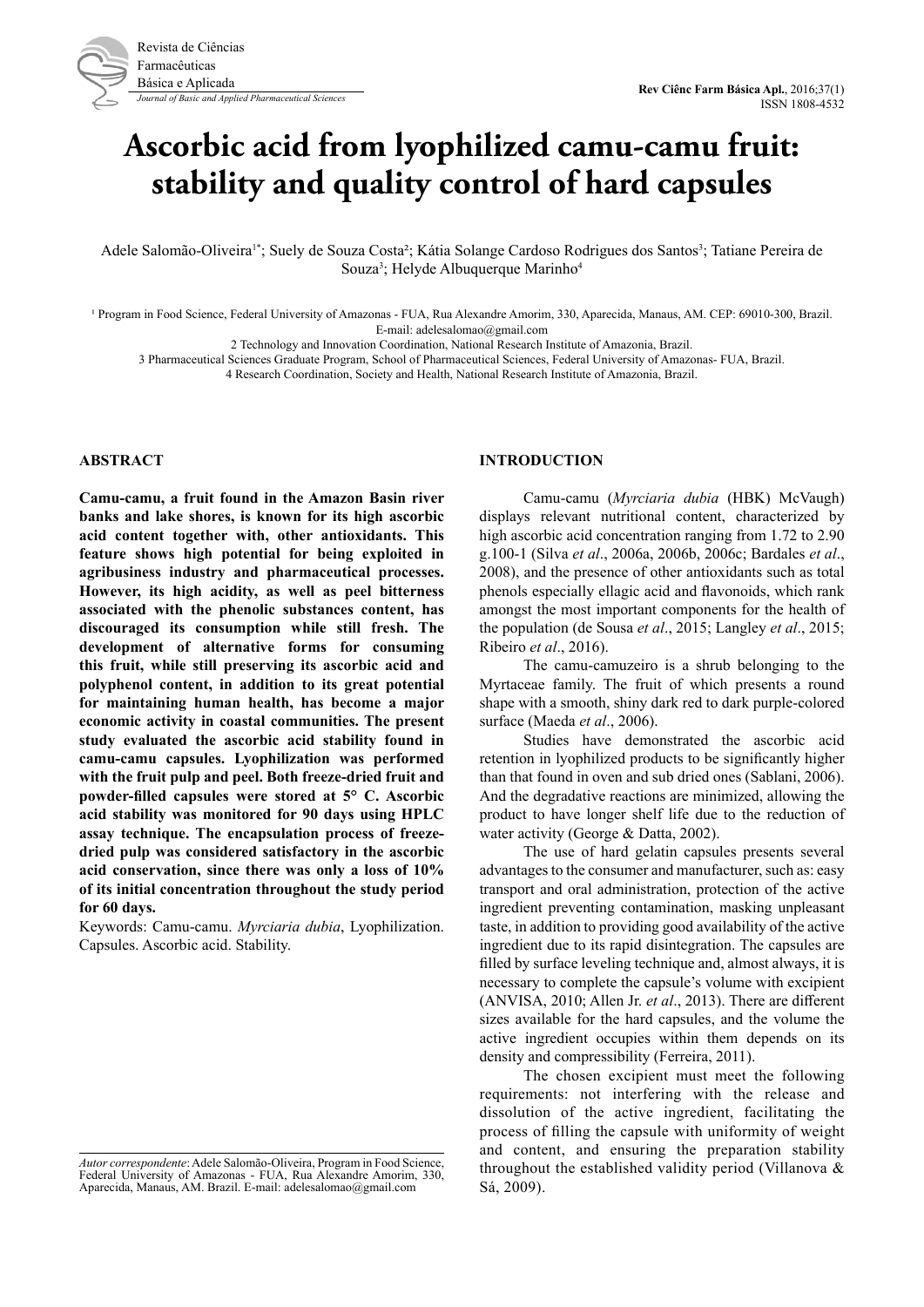Microcrystalline cellulose (MC) is a single multifunctional excipient widely used as an additive for pharmaceuticals, foods and cosmetics. Among its functions, this study highlights its roles as pharmaceutical formulations homogenizer, stabilizer, adsorbent, nonadhesive agent and powders flow enhancer (Ramires *et al*., 2010).

Hence, its remarkable vitamin C and bioactive substances content, has raised an increasing need for developing novel alternative techniques for its human consumption. Despite the paucity of scientific production and impact studies addressing the encapsulated freezedried fruit, freeze drying shows to be a reliable preservation process, free from both preservatives and chemical agents for preserving the fruit, which enhances the concentration of ascorbic acid and other substances (Villanueva-Tiburcio *et al*., 2010).

The purpose of the present developed capsules containing camu-camu freeze-dried fruit and to assess its ascorbic acid content stability, for a period of 90 days at low temperatures.

## **MATERIAL AND METHODS**

# **Sample collection and Lyophilizing preparation**

Camu-camu fruits were collected on tropical Brazilian Amazon non-flooded soil in the Municipality of Manaquiri (AM), at km 8, located 150 km from the city of Manaus (03° 25' 41" S e 60° 27' 34" W), in November 2014. About 3,400 kg of the fruit were harvested and transported in the same day to the National Research Institute of Amazonia (INPA), packed in black plastic bags and kept in icepack-filled cooling boxes. The fruits were selected manually in the Nutrition Biochemistry Laboratory/INPA, using ripeness, color, texture, and lack of blemishes and cuts as selecting criteria. Then, fruit batches were randomly mixed, by performing the following steps: pre-washing in running water, followed by sanitization where the fruits were kept immersed in 50 ppm chlorine solution for 10 minutes (Cenci, 2006). After being selected and washed, the fruits were cut into halves with the aid of a sanitized stainless steel knife, for removing the seeds. The pulp with pods was frozen at -18º C. For lyophilizing the samples, we used the benchtop Lyophilizer SP Plus Scientific Model ES-53 with 3 stainless steel, 208/230 V, 10 amps, 60 Hz, trays with initial pressure of 100 mTorr.

Lyophilization is a drying process consisting of three steps: freezing, primary and secondary drying. This process occurred through the - 50° C frozen fruit dehydration by sublimation, followed by desorption using low, drying temperatures at reduced pressure (Tattini *et al*., 2006).

# **Preparation of capsules containing freeze dried camu-camu powder.**

Capsules were filled out in the Laboratory of Innovation and Development in Pharmaceutical Technology (LIDETEF) at Federal University of Amazonas (FUA).

Freeze dried camu-camu was powdered on o Osterizer Blender Food Processor at II per 1 minute velocity to turn the lyophilized fruit into powdered material. The microcrystalline cellulose increased by 20% relative to the mass of the lyophilized fruit, as diluent and stabilizer of the ascorbic acid present in the pericarp. All components were mixed in a V-Mixer S1-147 Solab for 20 minutes at 22 rpm and sieved in a 20 mesh stainless steel sieve.

The assay to determine the bulk density  $(\rho_{\rm B})$  of this mixture was conducted as described by Santos & Pessim (2007), who have calculated  $\rho_B$  as the relation between the powder mass which fills the volumetric capacity  $(V_c)$ of the chosen capsule, according to Equation 1. The mass powder was calculated by difference between the full  $\rm (m_{_{F}})$ and empty  $(m<sub>n</sub>)$  capsule weigths. Assays were performed in triplicates at capsules n. 0 (volumetric capacity of 0.68 mL).

$$
\rho_B = \frac{(m_F - m_E)}{V_c}
$$
  
Equation 1

Capsules were prepared in manual capsule filling machine Multilabor, model MO-60. Three 60-unit batches were produced to be submitted to quality control tests.

## **Quality control tests of capsules containing camu-camu freeze dried powder**

For capsules obtained through masterful process in small batches, the National Formulary of the Brazilian Pharmacopoeia (ANVISA, 2012) recommends calculating the average weight (by a non-destructive method), the coefficient of variation and the percentage of the theoretical content variation, to evaluate the quality of capsules.

The average weight  $(\bar{X})$  was calculated as the arithmetic mean of the individual weight of 10 units of capsules randomly selected within the manipulated batch. Afterward, the standard deviation from the mean (SD) was measured to determine the coefficient of variation (*CV*), according to Equation 2. In order to evaluate the theoretical content variation, the lightest  $(X<sub>r</sub>)$  and the heaviest  $(X<sub>r</sub>)$ capsules were selected among the 10 units sampled from each batch for calculating the Minimum Theoretical Amount  $(Q_{\text{theorem}})$  and the Maximum Theoretical Amount  $(Q<sub>theor max</sub>)$ , respectively, as described by Equations 3 and 4. The Theoretical Weight of Capsules containing freeze dried camu-camu  $(X_T)$  was estimated by the sum of the weights of the empty capsule and the powder content (Equation 5). Due to small but known weight variation of empty capsules, its mass  $(m<sub>c</sub>)$  was calculated as the arithmetic mean of the individual weights of 20 empty units. Since density is an intensive quantity which relates mass by its volume, the powder content was estimated by multiplying  $\rho_B$  by V<sub>c</sub>.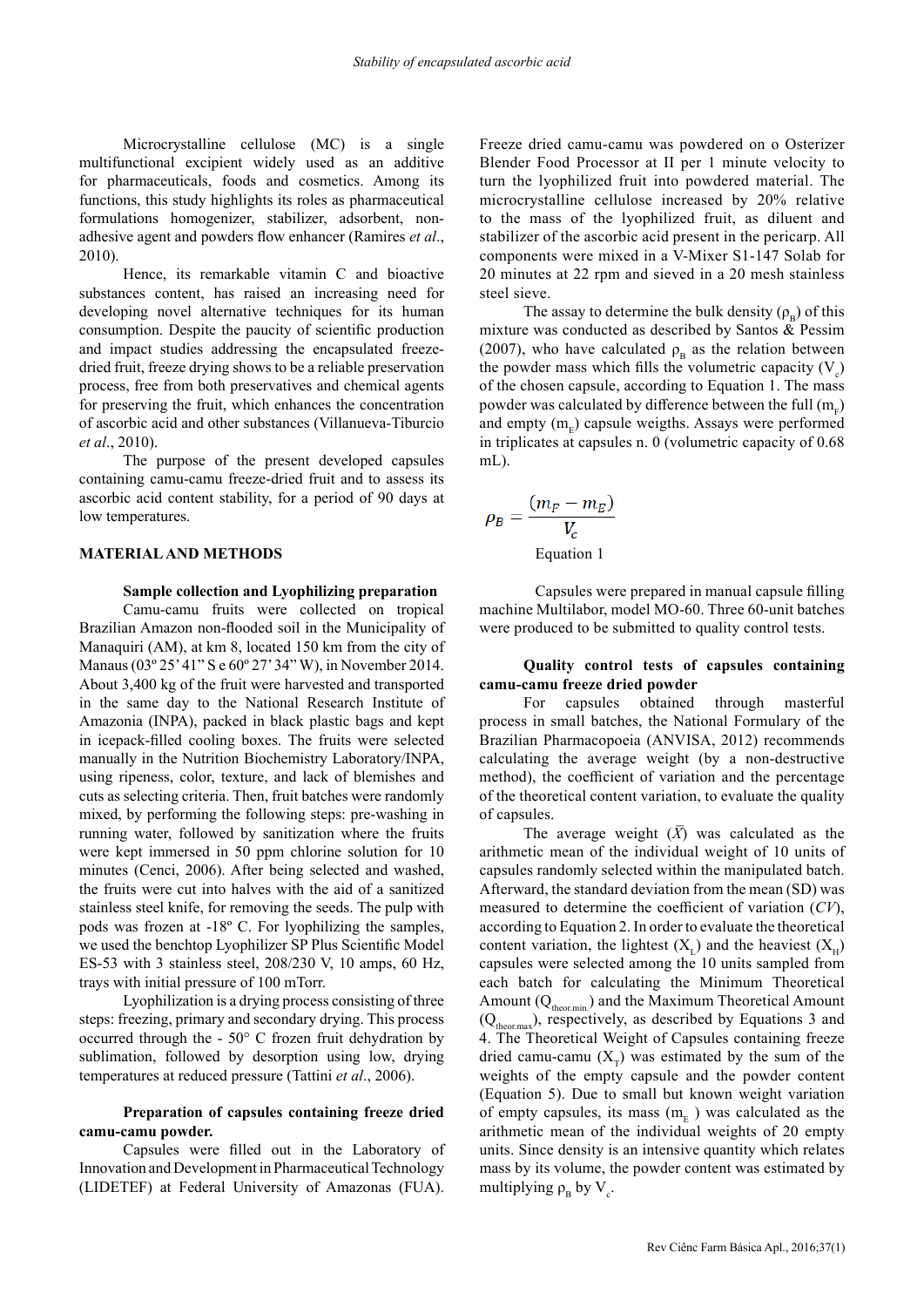$$
CV = \frac{SD}{\overline{X}}.100
$$

Equation 2

$$
Q_{theor.min.} = \frac{X_L}{X_T} \cdot 100
$$
  
Equation 3

 $\overline{\mathbf{v}}$ 

$$
Q_{theor.max.} = \frac{\Lambda_H}{X_T}.100
$$

Equation 4

$$
X_T = \overline{m_E} + (V_c - \rho_B)
$$

Equation 5

#### **Analysis of ascorbic acid (AA)**

The determination of ascorbic acid content of the lyophilized and encapsulated samples was performed using the quantification method of analysis by high-performance liquid chromatography (HPLC), which consists of extracting the AA from the lyophilized product (100 mg) using 10 mL of extracting solution comprising water, 8% acetic acid  $(v / v)$ , EDTA 1 mM, 0.3N sulfuric acid and m-phosphoric acid (MPA)  $3\%$  (v / v) in ice bath, following the procedures described by Valente *et al*. (2011). AA was titrated in duplicate, in samples at time zero (right after encapsulation), 30, 60 and 90 days. In the intervals between sample takings, the material was kept under refrigerating temperature at 5º C. The equipment used was the Thermo® chromatograph with automatic injector and quaternary pump, diodes array detector (HPLC-DAD) computer equipped with XCalibur® software for obtaining spectrometric data. Analytical column Phenomenex, Synergi Hydro-RP <sup>™</sup> (150  $\times$  4.6 mm ID, 4.0 mM) from Phenomenex (Torrance, California, USA) with its pre-AQ C18 column (40  $\times$  2.0 mm ID, 5 µm) from Phenomenex (Torrance, California, USA). The analyses were performed in isocratic mode with a flow rate of 0.6 mL.min-1. The column temperature was maintained at 25° C and the shelf containing the samples and self-gun at 4° C. Analytical curve was made from  $L - (+)$  - ascorbic acid standard solution injection, in duplicate at six different concentrations (1, 20, 40, 60, 80, 100  $\mu$ g.mL<sup>-1</sup>). The L - (+) - ascorbic acid standard was solubilized in aqueous solution MPA at 1% (v / v) (Valente *et al*., 2011).

The mobile phase consisted of a mixture of water buffered with  $(NH_4)$  2HPO<sub>4</sub> 20 mM MPA 0.015% (pH 3.5 stabilized with formic acid). Elution was performed in isocratic mode for 8 minutes.

The limit of detection was determined by the lowest chromatographic concentration, the AA solution chromatogram peak level of which stood out at three times

that of the average noise fluctuations in the chromatographic baseline (ICH, 2005). Thus, the detection limit was obtained from duplicate analysis of AA analytical solutions, at concentrations of 1  $\mu$ g.mL<sup>-1</sup>. LD is the lowest concentration able to produce a perfectly detectable peak (three times the average of the oscillations produced at baseline) (Snyder *et al*., 2010), according to Equation 6, where SD corresponds to the standard deviation of the average of the obtained areas, and b to the linear coefficient of the straight line obtained from the standard AA calibration slope.

$$
LD = \frac{(3xDP)}{b}
$$
  
Equation 6

#### **Microbiological analysis**

The microbiological analyses were performed on the capsules contents, freeze-dried fruit, for the quantification of total coliform, fecal coliform bacteria and fungi, in triplicate, meeting the recommendations of the American Public Health Association (APHA) (Sveum *et al*., 1992) and according to the current legislation (ANVISA, 2001; ICMSF, 2006).

Ten milliliters, 1 mL aliquot lauryl sulfate tryptose broth was the culture medium used for growth of coliforms. EC broth was used for fecal coliforms (*E. coli*) 8 mL, one heave and the agar with potato dextrose isolation of 1 mL aliquot at concentrations of  $10^{-1}$ ,  $10^{-2}$  to  $10^{-3}$  was used for the growth of the fungi.

#### **RESULTS**

The calculated  $\rho_b$  was 0.21 g.mL<sup>-1</sup>, that is, a n. 0 capsule, which had the volumetric capacity of 0.68 mL, held a mass of 0.1428 g of the resulting lyophilized powder of the mixture of crushed pulp and camu-camu plus 20% (w/w) of microcrystalline cellulose. Since the weight of the empty capsule n. 0 should to be 0.1009 g (determined by the average of 20 units), the expected XT from each capsule was 0.2437 g.

TABLE 1. Calculated parameters for the quality control of the manipulated capsules.

| Lot            | $\bar{X}$<br>(g) | SD.<br>$(\pm)$ | CV<br>(%) | Light Capsule |                                | Heavy Capsule |                       |
|----------------|------------------|----------------|-----------|---------------|--------------------------------|---------------|-----------------------|
|                |                  |                |           | m<br>(g)      | $\psi_{\text{top}}^{t}$<br>min | m<br>(g)      | $\binom{theormax}{0}$ |
|                | 0.2496           | 0.0010         | 3.9783    | 0.2328        | 95.53                          | 0.2597        | 106.57                |
| $\overline{c}$ | 0.2427           | 0.0056         | 2.3306    | 0.2316        | 95.03                          | 0.2476        | 101.60                |
| 3              | 0.2503           | 0.0069         | 2.7594    | 0.2422        | 99.38                          | 0.2601        | 106.73                |

Table 1 notes calculated values of  $\overline{X}$ ,  $CV$  and Q<sub>theor</sub>.  $_{min.}$  and  $Q_{\text{theor,max}}$ . for the 3 handled batches. All *CV* values are very close to the  $X_T$ . Since the filled capsules weigh less than 300 mg, batches where all individual capsule values have remained within the  $\pm$  10% *CV* range should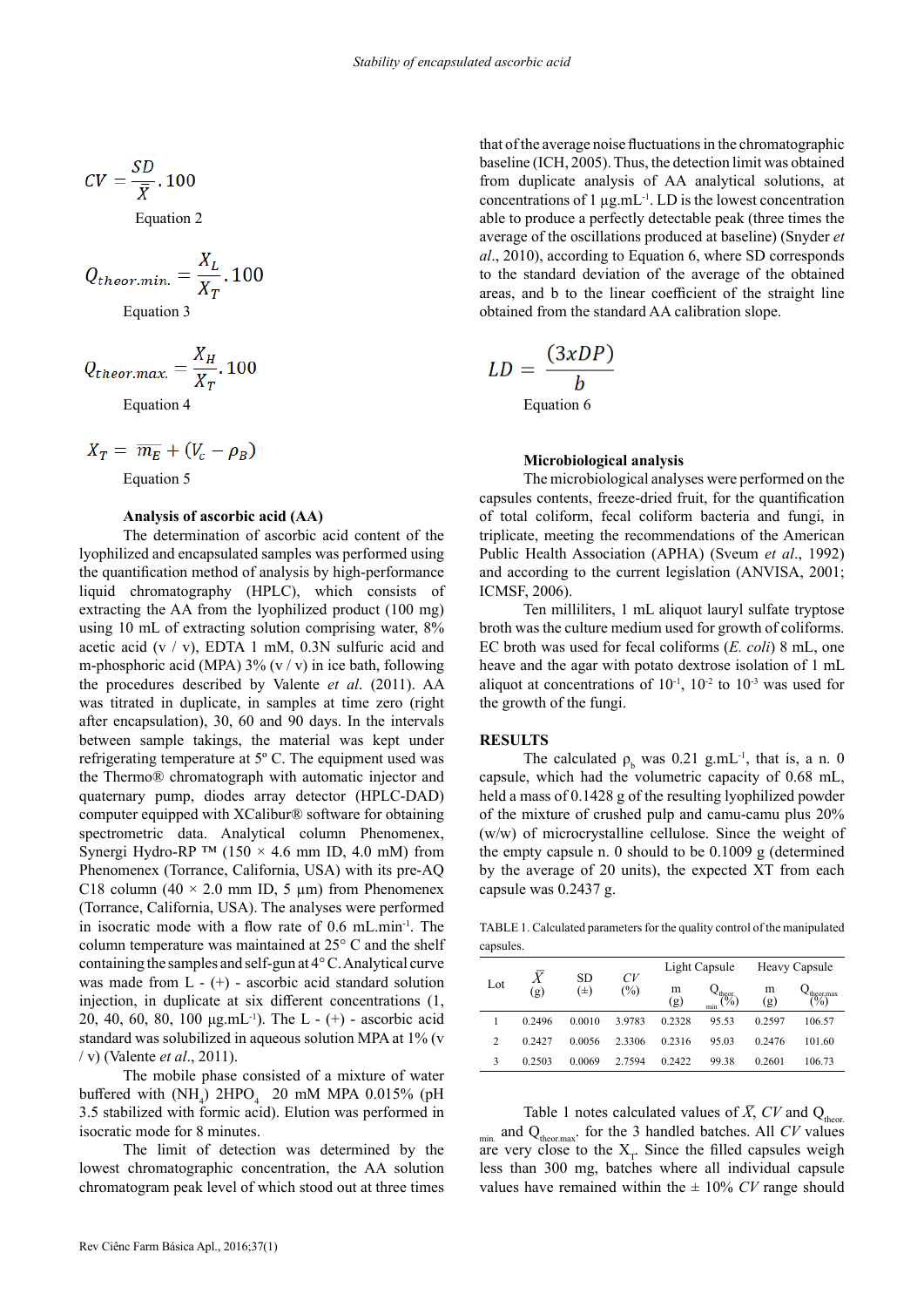be approved. As no unit presented individual mass value higher or lower than the limits calculated for each lot, all were considered approved in this regard. The lots were also considered approved with respect to the coefficient of variation or *CV*, since the law stipulates that the calculated values should not exceed 4% (ANVISA, 2010).

 $Q_{\text{theor,min}}$  and  $Q_{\text{theor,max}}$  are calculated to enable estimating the acceptable range of the weight of the capsules, since by the non-destructive method, the capsules were not opened for experimentally determining their contents homogeneity. Thus, assuming the encapsulated powder mass to be perfectly homogeneous; the acceptable content should be within the range of 90 to 110%. Since the lowest and maximum determined levels showed to be 95.03% and 106.73%, respectively, all lots were considered definitely approved.

When analyzed under the same chromatographic conditions as those of the standard AA, the camu-camu pulp presented a chromatographic peak with a similar 4.41  $\pm$  0.02 minutes retention time (Figure 1). The calibration slope was obtained from the average of the areas of standard AA chromatographic peaks for six different concentrations.



FIGURE 1. Gas chromatograms obtained by HPLC-DAD: A) AA standard; B) AA content in camu-camu fruit at time zero; C) AA content in camu-camu fruit following 90 days (time 3).

The linear correlation coefficient  $(r^2)$  for the calibration slope was 0.9960 (Figure 2). The method shows good linearity in the concentration range tested  $(1-100 \mu g.mL^{-1})$ . From interpolation of the mean value of the area for the AA signal obtained on camu-camu fruits, by employing the Straight Line equation obtained on the AA standard calibration slope, enabling to determine the fruit's AA content at the beginning  $(T_0)$  and three months later  $(T_3)$ .

The results from AAs analysis from contents set at respective times (Table 2).

TABLE 2. Lyophilized camu-camu ascorbic acid contents (g.100 g-1) stored at 5° C for 3 months as determined by high-performance liquid chromatography.

| Storage time (months) | AA            |  |  |
|-----------------------|---------------|--|--|
|                       | $3.04 + 0.04$ |  |  |
|                       | $2.60+0.30$   |  |  |



FIGURE 2. Analytical curve obtained from standard AA analyses in six different concentrations by employing HPLC-DAD.

During the study, we conducted two analyses of vitamin C in the lyophilized fruits of camu-camu. At baseline (t = 0) vitamin C estimate was  $3.04$  g.100 g<sup>-1</sup> and in the third month (t = 3) it was 2.60 g.100 g<sup>-1</sup>. Whereas at 45-days it showed to be the same as at one month  $t = 1.5$ , and the difference between  $T = 3$  and  $T = 0$  was 3 months, and the difference of vitamin C between  $t = 0$  and  $t = 3$ equals  $0.44$  g.100 g -1 (14.47%). Through simple rule 3 the difference between  $t = 0$  and  $t = 1.5$  calculates a decrease of 0.22 g.100 g<sup>-1</sup> (7.24%). Thus, T = 1.5 is tantamount to  $2.82$  g.100 g<sup>-1</sup>.

The average weight of the capsule content No 0 was  $0.1455 \pm 0.02$  g, while at t = 0 it was equivalent to 442.3 mg of vitamin C and at  $t = 1.5$  to 410.3 mg of vitamin C.

The microbiological analyzes showed acceptable results within the limits established by ANVISA (2001) for total coliforms, fecal coliforms and fungi (Table 3).

TABLE 3. Microbial Count in Lyophilized camu-camu.

|                            | Total coliform | Fecal coliform | Fungus |
|----------------------------|----------------|----------------|--------|
| Temperature $(^{\circ}$ C) | 37             | 45             | 35     |
| Incubation time            | $24-48h$       | $24 - 48$ h    | 5 dias |
| $MPN/g*$                   | 0,0            | 0.0            |        |
| $FUC/g**$                  |                | ۰              | $<$ 10 |

\* MPN- Most Probable Number

\*\* CFU – Colony Forming Unit

Ascorbic acid in addition to other major, antioxidant activity-bearing components content, brought about a demand in the market for camu-camu fruit, yet, its consumption is still low on account of the fresh fruit being both highly acid to consume and highly perishable to be kept at air temperature. These factors have confirmed the need for the development of technologies, which would enable a longer shelf life period and the consumption of the fruit in a processed form.

The lyophilization process benefits transportation and storage due to its compactness combined with the food's microbiological and chemical stability beneficial effects,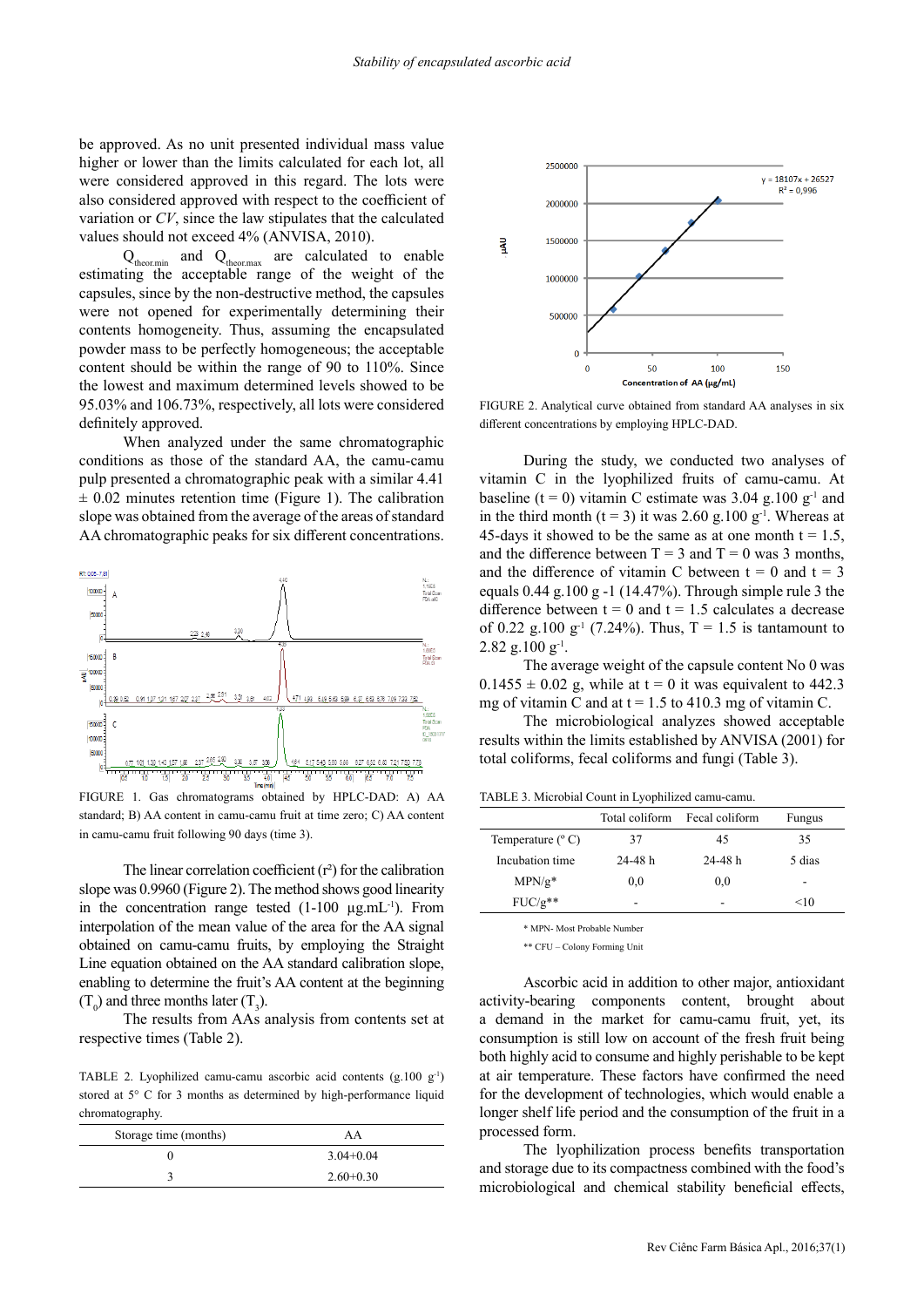thereby providing a product, which will remain viable for a long time gap (Sagar & Suresh, 2010).

However, the shelf life of a dehydrated food depends on extrinsic factors, such as packaging size and properties, environmental storage conditions (humidity, oxygen concentration, light, time and temperature), shipping and handling, as well as intrinsic factors such as chemical composition of food, type and concentration of additives (Kowalska & Lenart, 2005; Maeda *et al*., 2007).

As shown by the results, the method used with the hard gelatin capsules provided the lyophilized camu-camu with, among other inherent properties, a light barrier, protecting it against oxidation and moisture absorption. These factors contribute to reduce the degradation of the processed fruit, ensuring shelf life lengthening, as well as the stabilization of the antioxidant components associated with the refrigeration temperature.

## **DISCUSSION**

Due to the higher bark, ascorbic acid concentration, its incorporation into the pulp becomes a positive contribution, which was also observed in studies by Maeda *et al*. (2006).

This Amazonian fruit with its remarkable vitamin C content is an important food for diet. The recommended daily intake of vitamin C for adults was estimated to be 75 mg for women and 90 mg for men (NRC, 2000a, 2000b).

In this study the camu-camu provides six and fivefold the vitamin C daily recommendations for women and men, respectively.

Regarding stability of vitamin C in the pulp of camucamu in storage at - 18° C, Justi *et al*. (2000) found a 23% decrease in its concentration up to the twenty-eighth day. By the hundredth day the decrease had come to 26%, remaining constant up to the 335th.

As to the loss of ascorbic acid in the nectars Maeda *et al*. (2007) found there to be higher losses in those stored at the temperature of 26º C, reaching 20% at the end of the storage period (120 days), while those stored under refrigeration (5º C) had from 12 to 14% losses.

As to the packaging, studies conducted by Juliano *et al*. (2014) on lyophilized camu-camu pulp, kept at 25° C for five months in aluminum layer-coated polyethylene containers, presented satisfactory storing characteristics for 150 days, maintaining the product stable due to the intake of less moisture and the prevention of pigments oxidation and coloring change.

The authors noted that, from 90 days onwards, the freeze-dried pulps packed in polyethylene and nylon bags, no longer had quantifiable anthocyanin contents. And from day 60 on, it was not possible to quantify the ascorbic acid content.

Maeda *et al*. (2007) also assessed the reduction of anthocyanins and ascorbic acid during the storage time, and room temperature, proving these pigments to be heatsensitive, photosensitive, and to tend to decrease with storing time. However, for nectars stored at refrigeration temperature and protected from light, they found there to be no reduction on their contents.

As to microbiological analyses showing acceptable findings within the limits establishes by Anvisa they demonstrating the used sanitizer to having been effective when it came to eliminating pathogenic and spoilage microorganisms throughout all processing steps (pulping, freezing and packaging), assuring hygienic and sanitary safety.

 In conclusion, we determined the stability of ascorbic acid in the freeze-dried and encapsulated camu-camu in accordance with the rules of the Brazilian Pharmacopoeia. During 90 days, the loss was considered acceptable, once ascorbic acid is readily oxidized when exposed to oxygen, light, air temperature, long shelf life, packaging and others. By 60 days can be considered the term of validity, defined as the time taken by the active ingredient to diminish its initial concentration by 10%. Besides, it was verified that the controlled, encapsulating process stages, and conservation under refrigeration temperature were paramount to warrant the physical-chemical and microbiological quality of the fruit.

## **ACKNOWLEDGEMENTS**

The authors would like to thank the Federal University of Amazonas and the National Research Institute of Amazonia for their support on the physical and chemical analysis.

# **RESUMO**

## *Ácido ascórbico do fruto de camu-camu liofilizado: estabilidade e controle de qualidade de cápsulas duras*

**Camu-camu, um fruto encontrado nas margens dos rios e lagos da Bacia Amazônica, é conhecida por seu alto teor de ácido ascórbico, juntamente com outros antioxidantes. Esta característica apresenta grande potencial para ser explorado na agroindústria e em processos farmacêuticos. Entretanto, sua elevada acidez, assim como o amargor da casca relacionado ao teor de compostos fenólicos, desencoraja o seu consumo in natura. O desenvolvimento de formas alternativas de consumo desse fruto, que preservem o conteúdo em ácido ascórbico e polifenóis, além do seu grande potencial na manutenção da saúde humana, é importante para a atividade econômica de populações ribeirinhas. Este estudo avaliou a estabilidade do ácido ascórbico do camu-camu em cápsulas. A liofilização do fruto foi realizada com a polpa e a casca. Tanto o fruto liofilizado quanto as cápsulas manipuladas foram armazenadas em refrigerador a 5º C. A estabilidade do ácido ascórbico foi monitorada por 90 dias, empregando CLAE como técnica de doseamento. O processo de encapsulamento da polpa liofilizada foi considerado satisfatório na conservação do ácido ascórbico, uma vez que houve perda de 10% de sua concentração inicial, no período de estudado por 60 dias.** Palavras-chave: Camu-camu. *Myrciaria dubia*. Liofilização. Cápsulas. Ácido ascórbico. Estabilidade.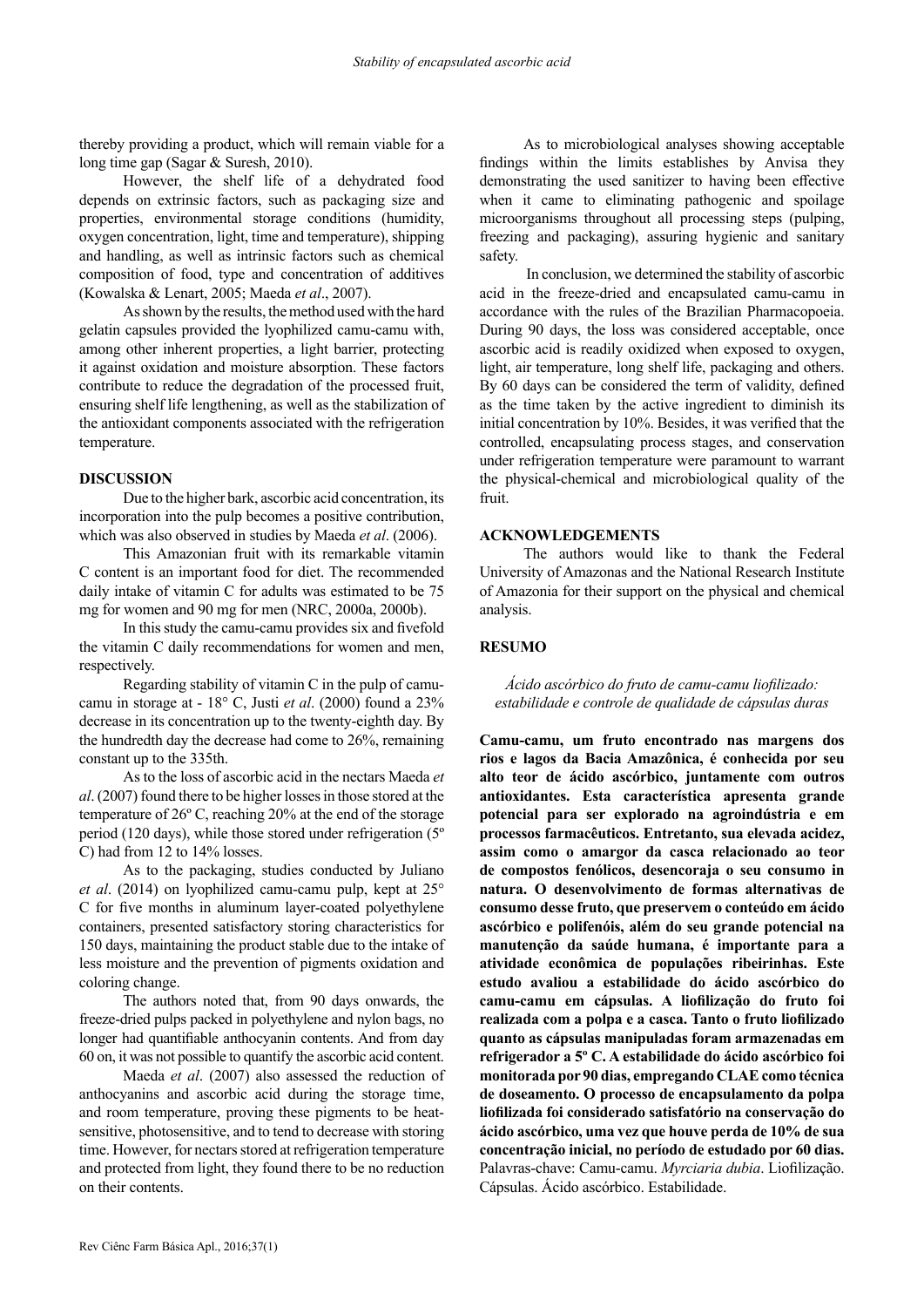# **REFERENCES**

Anvisa. Agência Nacional de Vigilância Sanitária. Farmacopeia Brasileira. 5ª. ed. Brasília: Ministério da Saúde. 2010; v.1, p. 524.

Anvisa. Agência Nacional de Vigilância Sanitária. Formulário Nacional da Farmacopeia Brasileira. 2ª. ed. Brasília: Ministério da Saúde; 2012. p. 224.

Anvisa. Agência Nacional de Vigilância Sanitária. Resolução RDC n. 12 de 2 de janeiro de 2001. Aprova o regulamento técnico sobre padrões microbiológicos para alimentos. Diário Oficial da União. Brasília. Seção 1; 2001. p. 45-53. [Accessed on: 28 Mar. 2016]. Available at: <http://portal.in.gov.br>

Allen Jr. LV, Popovich NG, ANSEL, H. C. Formas farmacêuticas e sistemas de liberação de fármacos. 9ª. ed. Porto Alegre: Artmed.; 2013. p. 716.

Bardales XI, Carrillo MP, Hernandez MS, Barrera JA, Fernandez-Trujillo JP, Martinez O. Camu-camu fruit (*Myrciaria dubia*), a new option for productive systems in the Colombian Amazonian Region. Acta Horticulturae. 2008; 773:173-178.

Cenci SA. Boas Práticas de Pós-colheita de Frutas e Hortaliças na Agricultura Familiar. In: Nascimento-Neto F (Org.). Recomendações Básicas para a Aplicação das Boas Práticas Agropecuárias e de Fabricação na Agricultura Familiar. Brasília: Embrapa Informação Tecnológica. 2006; cap. 3. p. 65-80. [Accessed on: 20 Mar. 2016]. Available at: < http://www.agricultura.gov.br/arq\_editor/ Recomendacoes%20Basica.pdf>

de Sousa RCP, Chagas EA, Guimarães P V P, Nascimento Filho WB, Melo Filho AA. Sais Minerais em Extrato Aquoso de Coprodutos da *Myrciaria dubia* (Kunth.) McVaugh, Myrtaceae. Rev. Virtual Quim. 2015; 7(4):1299- 1305

Ferreira O. Guia Prático da Farmácia Magistral. 4ª. ed. São Paulo: Pharmabooks. 2011; 1/2. p.1438.

George JP, Datta AK. Development and validation of heat and mass transfer models for freeze-drying of vegetable slices. J. Food Eng. 2002; 52(1):89-93.

ICH. International Conference on Harmonization of Technical Requirements for Registration of Pharmaceuticals for Human Use. Quality Guidelines. Analytical Validation Q2. Validation of analytical procedures: text and methodology: Q2 (R1). S.1.; 2005. 17 p. [Accessed on: 15 Mar. 2016]. Available at: <http://www.ich.org/fileadmin/ Public\_Web\_Site/ICH\_Products/Guidelines/Quality/Q2 R1/Step4/Q2\_R1\_Guideline.pdf>

ICMSF. International Commission on Microbiological Specifications for Foods. A simplified guide to understanding and using food safety objectives (FSO) and performance objectives (PO); 2006. 35 p. [Accessed on: 28 Feb. 2016]. Available at: < http://www.icmsf.org/pdf/ FSO%20Ojectives/GuiaSimplificadoPO.pdf>.

Juliano FF, Silva PPM Da, Casemiro RC, Costa MH, Spoto MHF. Camu-camu pulp lyophilized and stored in different packages. Rev. Bras. Tecnol. Agroind. 2014; 8(2):1374- 1384.

Justi KC, Visentainer JV, Evelazio de Souza NE, Matsushita M. Nutricion composition and vitamin C stability in stored camu-camu (*Myrciaria dubia*) pulp. Arch. Latinoam. Nutr. 2000; 50(4):405-408.

Kowalska J, Lenart A. The influence of ingredients distribution on properties of agglomerated cocoa products. J. Food Eng. 2005; 68(2):155-161.

Langley PC, Pergolizzi JV Jr, Taylor RJr, Ridgway C. Antioxidant and Associated Capacities of Camu Camu (*Myrciaria dubia*): A Systematic Review. The Journal of Alternative and Complementary Medicine. 2015; 21(1): 8-14.

Maeda RN, Pantoja L, Yuyama LKO, Chaar JM. Stability of ascorbic acid and anthocyanin on camu-camu (*Myrciaria dubia* McVaugh) nectar. Ciênc. Tecnol. Aliment. 2007; 27(2):313-316.

Maeda RN, Pantoja L, Yuyama LKO, Chaar JM. Formulation determination and characterization of the camu-camu (*Myrciaria dubia* Mc Vaugh) nectar. Ciênc. Tecnol. Aliment. 2006; 26(1):70-74.

NCR. National Research Council. Dietary Reference Intakes: applications in dietary assessment. Washington: The National Academy Press; 2000a. p. 289.

NCR. National Research Council. Dietary Reference Intakes: for Vitamin C, Vitamin E, Selenium and Carotenoids. Washington: The National Academy Press; 2000b. p. 506.

Ramires EC, Megiatto Jr. J D, Gardrat C, Castellan A, Frollini E. Biocompósitos de matriz glioxal-fenol reforçada com cellulose microcristalina. Polímeros. 2010; 20(2):126- 133.

Ribeiro PFA, Stringheta PC, Oliveira EB, Mendonça AC, Sant'Ana HMP. Levels of vitamin C, β-carotene and minerals in camu-camu cultivated in different environments. Ciênc. Rural. 2016; 46(3):567-572.

Sablani SS. Drying of fruits and vegetables: retention of nutritional/ functional quality. Dry. Technol. 2006; 24(2):428-432.

Sagar VR, Suresh KP. Recent advances in drying and dehydration of fruits and vegetables: a review. J. Food Sci. Technol.2010; 47(1):15-26.

Santos KSCR, Pessim MA. Método da Cápsula para Determinação da Densidade Aparente de Pós na Manipulação Magistral de Cápsulas. Rev. Rx. 2007(5):10- 14.

Silva MA, Sobral PJA, Kieckbusch TG. State diagrams of freeze-dried camu-camu (*Myrciaria dubia* (H.B.K)